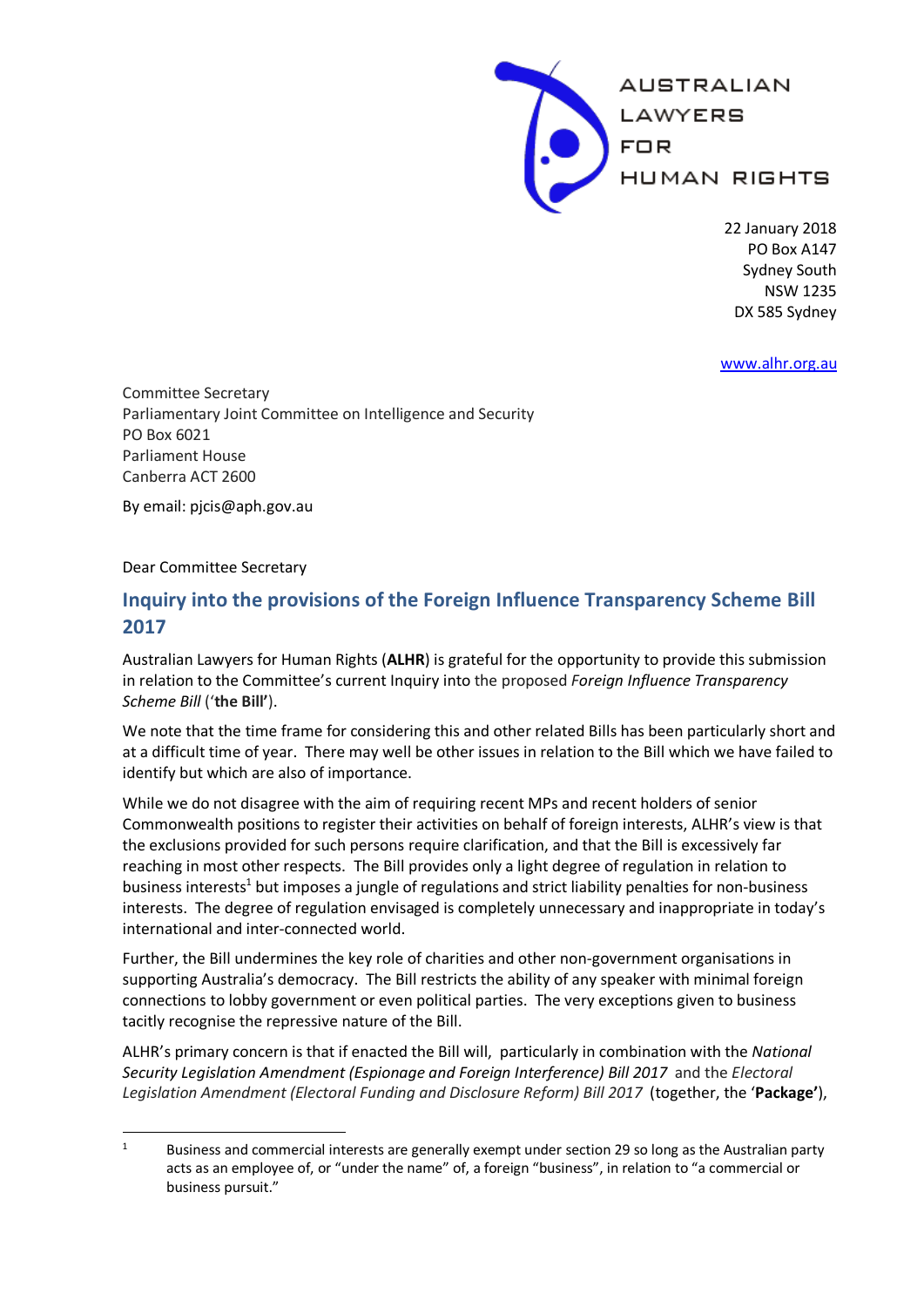violate the fundamental universal human rights to freedom of speech and freedom of expression for persons in Australia, and severely restrict the implied Constitutional right to free political communication. We are making submissions also in relation to those other Bills, which appear to have been drafted so as to inter-relate and reinforce each other.

## **Table of Contents**

| $\mathbf{1}$ . |          |  |  |  |  |
|----------------|----------|--|--|--|--|
| 2.             |          |  |  |  |  |
| 3.             |          |  |  |  |  |
| 4              |          |  |  |  |  |
|                |          |  |  |  |  |
|                |          |  |  |  |  |
|                |          |  |  |  |  |
|                |          |  |  |  |  |
|                |          |  |  |  |  |
| 3              |          |  |  |  |  |
| 6.             |          |  |  |  |  |
|                |          |  |  |  |  |
|                |          |  |  |  |  |
|                |          |  |  |  |  |
|                |          |  |  |  |  |
| 7.             |          |  |  |  |  |
| 8.             |          |  |  |  |  |
| 9.             |          |  |  |  |  |
|                |          |  |  |  |  |
|                |          |  |  |  |  |
|                | Appendix |  |  |  |  |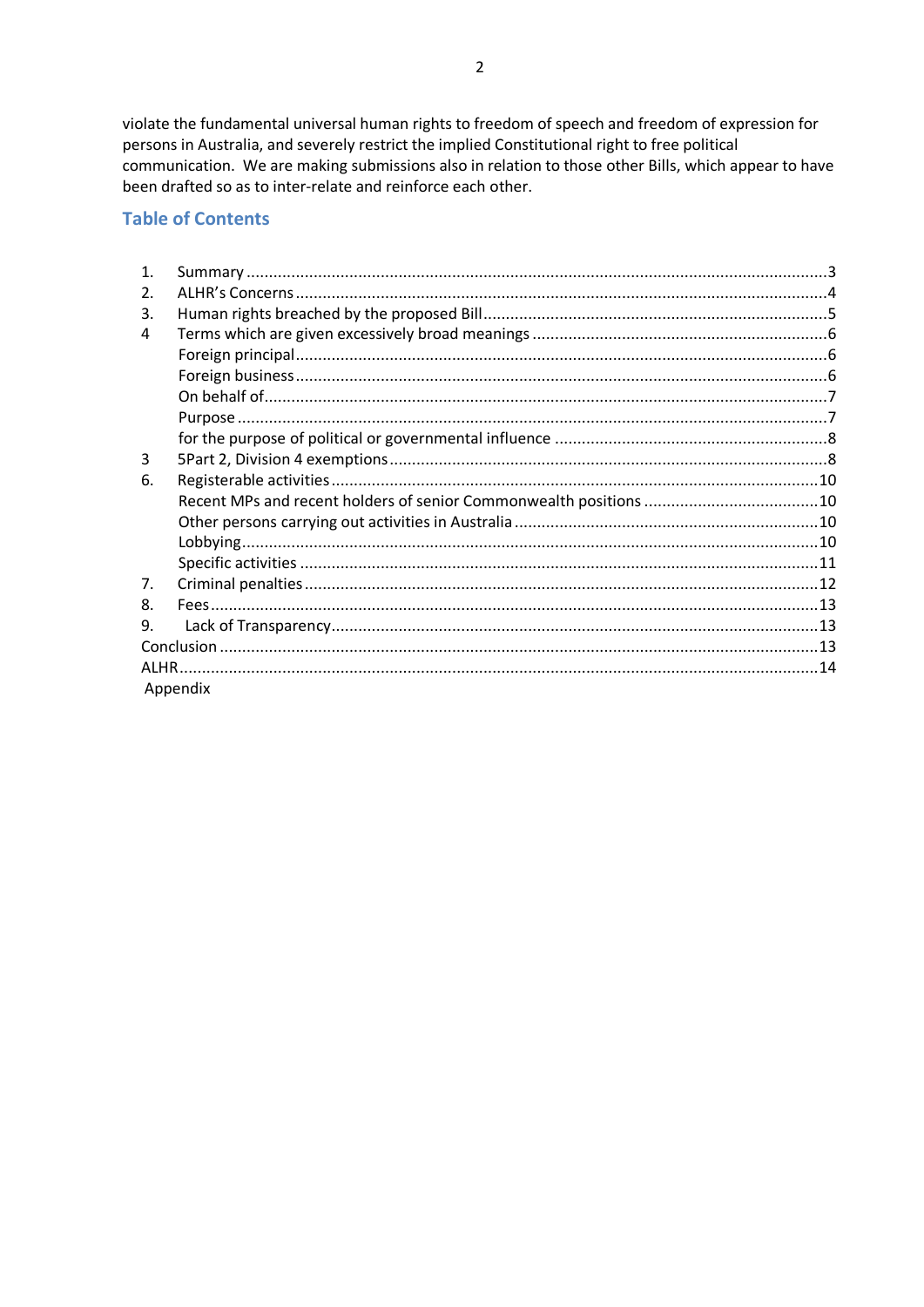### **1. Summary**

- (1) The Package continues a general trend in recent Commonwealth legislation to impose strict liability and resultant **excessive penalties, including imprisonment for up to 7 years, irrespective of whether or not any harm has been caused**, and irrespective of the extent of any harm (see Section 7). ALHR is strongly opposed to such legislative provisions.
- (2) ALHR submits that the nature of the **types of harm** that might be caused by "foreign interference" **need to be fully analysed** so that the Bill can focus only on likely real harm rather than spreading its present wide net which appears intended to catch any public speech on any policy matter whatsoever, even where the association of the speaker with any foreign interest is absolutely minimal and/or completely benign.
- (3) The Bill appears to capture private communications with politicians and political parties if there is some foreign association, even where the foreign association is quite irrelevant to the communication.
- (4) The legislation assumes that any lobbying activity in any way connected with foreign entities is necessarily inappropriate and should be notified to the Australian government and/or made public. There is no foundation for this supposition, particularly in the light of the very broad definitions of 'lobbying' and 'on behalf of' in the Bill, which will effectively catch much normal political discourse.
- (5) The Package continues a general trend in recent Commonwealth legislation to impose strict liability and resultant **excessive penalties even when there is no intent to harm** or at the worst where there is only minor negligence or recklessness (see Section 7). ALHR is strongly opposed to such legislative provisions.
- (6) The Package contains a number of key terms which are not clearly defined or are defined in a manner **far wider than theirplain English meanings** (see Section 4). ALHR believes this type of drafting has the potential to deliver unintended results. This is a serious issue with not only the Bill but the Package as a whole.
- (7) In the view of ALHR, the combined effect of the provisions referred to in the preceding paragraphs is not only counterproductive but **highly dangerous** in terms of a proper approach to the rule of law. In combination, the above drafting problems could have the unintended effect that the Bills in the Package could **severely penalising bona fide and benign behaviour which causes minimal harm**.
- (8) There is no doubt that the Bill will severely chill public policy discussions, given the strict liability nature of the offences, the vague and excessive reach of key terms, and the additional onerous reporting requirements and associated expenses required from individuals or entities which wish to engage in public speech. Despite the Explanatory Memorandum saying that "the scheme is not intended to restrict, deter, criminalise or punish otherwise lawful activities or associations," there is a real danger that the Bill will indeed have that effect.
- (9) The Bill continues the attack on political speech demonstrated in the *Criminal Code Amendment (Impersonating a Commonwealth Body) Bill* 2017. Under that proposed legislation, many artistic and satiric works which are intended to influence public policy could easily be caught within the scope of conduct intended to influence "the exercise of a public duty or function" and result in the potential for imprisonment under the Bill. ALHR submits that to influence the manner in which public functions are exercised is a normal aim of all political opposition and political comment. Engaging in influencing the exercise of a public duty or function through lawful and legitimate means such as public communications is a fundamental and indispensable principle of Australian democracy that cannot and should not be restricted so readily. For example, we as human rights lawyers constantly try to influence the exercise of public functions so that they are carried out in a manner consistent with human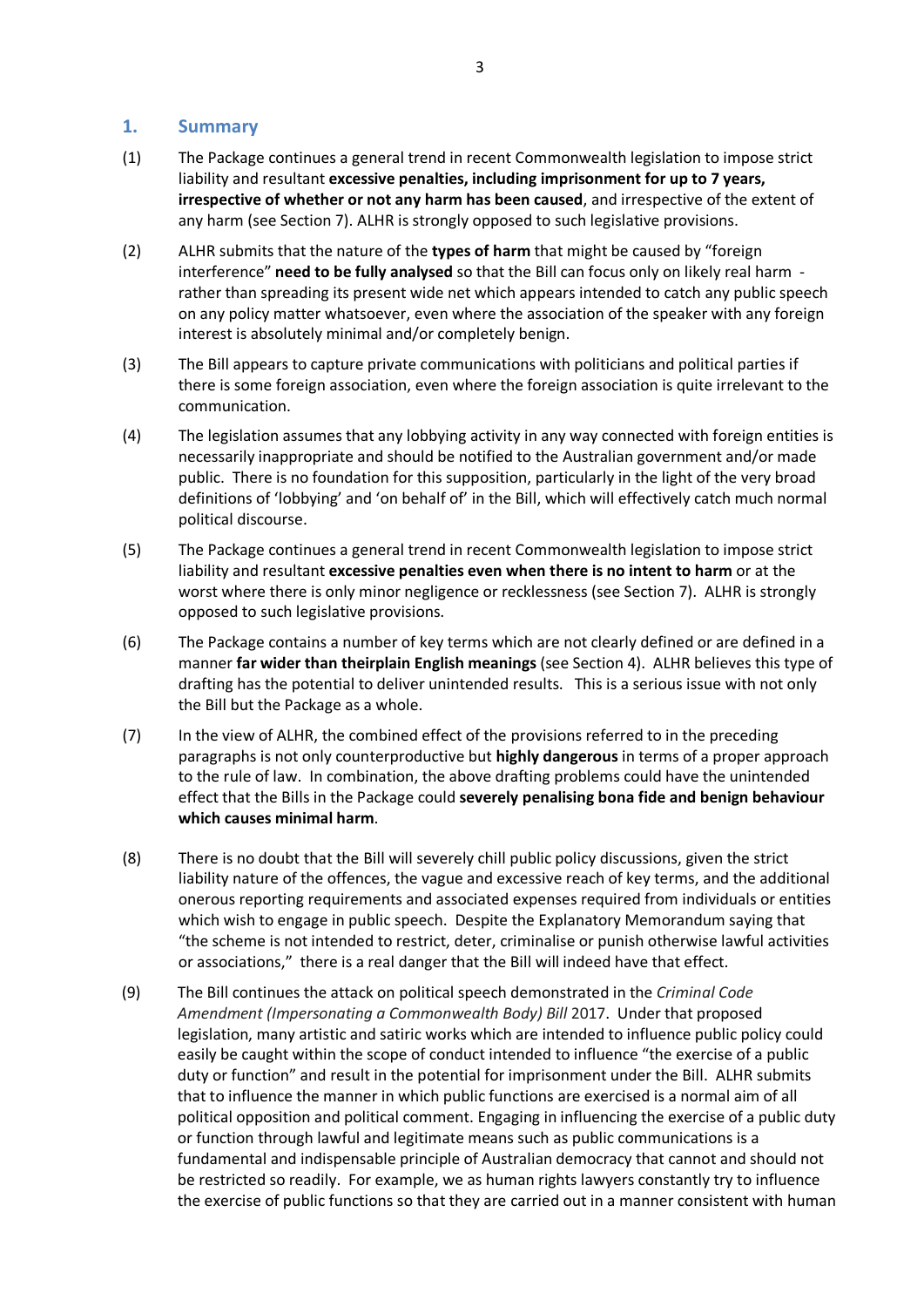rights. Such activity does not warrant the imposition of extreme penalties either under that Bill or under this.

- (10) There is no limit on donations by a foreign individual or foreign "business" (not restricted to commercial businesses) (see section 21 of the Bill and paragraphs 6.3 and 6.16 below). **This provides a wide-open backdoor for foreign influence and is totally inconsistent with the purported 'transparency' regime contemplated by the Bill.**
- (11) ALHR expresses **strong doubts as to the adequacy of the Constitutional basis** for the Bill. Mere linguistic connections between the heads of power in Section 51 of the Constitution and the subject matter of the Bill (as expressed in section 7 of the Bill) are not enough, particularly in the light of the onslaught by the Bill and the Package as a whole on the implied Constitutional right of political communication.
- (12) The proposed legislation is an unreasonable overreach and utterly inimical to the values of a free and democratic society. ALHR submits that the Bill is not a proportionate response to the harms identified, and disproportionately impacts upon civil and human rights, free speech and democratic participation, as discussed in section 9.

## **2. ALHR's Concerns**

 

- 2.1 Pursuant to the principle of legality, Australian legislation and judicial decisions should adhere to international human rights law and standards, unless legislation contains clear and unambiguous language otherwise. Furthermore, the Australian parliament should properly abide by its binding obligations to the international community in accordance with the seven core international human rights treaties and conventions that it has signed and ratified, according to the principle of good faith.
- 2.2 ALHR endorses the views of the Parliamentary Joint Committee on Human Rights (PJCHR) expressed in Guidance Note 1 of December 2014<sup>2</sup> as to the nature of Australia's human, civil and political rights obligations, and agree that the inclusion of human rights 'safeguards' in Commonwealth legislation is directly relevant to Australia's compliance with those obligations.
- 2.3 Generally, behaviour should not be protected by Australian law where that behaviour itself infringes other human rights. There is no hierarchy of human rights – they are all interrelated, interdependent and indivisible. Where protection is desired for particular behaviour it will be relevant to what extent that behaviour reflects respect for the rights of others.
- 2.4 It is only through holding all behaviours up to the standard of international human rights that one can help improve and reform harmful and discriminatory practices.
- 2.5 Legislation should represent an **appropriate and proportionate response** to the harms being dealt with by the legislation, and adherence to international human rights law and standards is an important indicator of proportionality.<sup>3</sup> Despite the comments of the Explanatory Memorandum to the contrary, in the view of ALHR this legislation does not strike the right balance at all, and indeed **enshrines a list of restrictions unique in a purportedly modern democracy**.

<sup>2</sup> Commonwealth of Australia, Parliamentary Joint Committee on Human Rights, *Guidance Note 1*: *Drafting Statements of Compatability*, December 2014, available at <http://www.aph.gov.au/Parliamentary\_Business/Committees/Joint/Human\_Rights/Guidance\_Notes\_an d\_Resources> accessed 16 January 2015, see also previous *Practice Note* 1 which was replaced by the Guidance Note, available at< https://www.humanrights.gov.au/parliamentary-joint-committee-humanrights>.

<sup>3</sup> See generally Law Council of Australia, *"Anti-Terrorism Reform Project"* October 2013, <http://www.lawcouncil.asn.au/lawcouncil/images/LCA-PDF/a-z-docs/Oct%202013%20Update%20- %20Anti-Terrorism%20Reform%20Project.pdf> .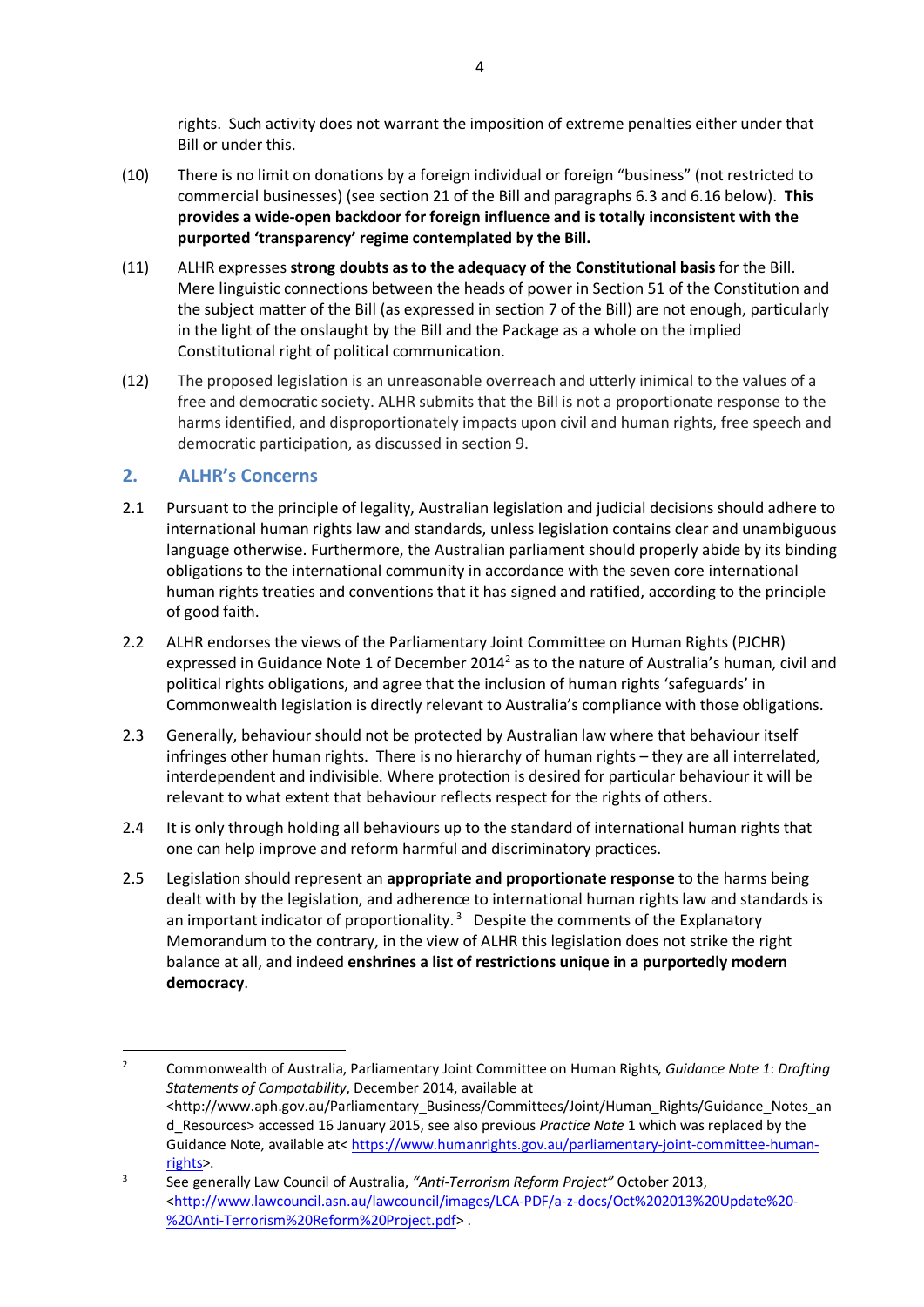## **3. Human rights breached by the proposed Bill**

- 3.1 The Explanatory Memorandum identifies the following rights under the *International Covenant on Civil and Political Rights* (**ICCPR**) as potentially impacted, arguing however that the impact is proportionate, necessary and reasonable in the circumstances or indeed (in the case of freedom of expression) that the right is actually promoted by the Bill. These are:
	- the right to liberty of person and freedom from arbitrary detention in Article 9(1) of the ICCPR
	- [the right to a fair and public hearing in both civil and criminal proceedings including] the right to be presumed innocent in Article 14(2) of the ICCPR
	- the right to privacy in Article 17 of the ICCPR
	- the right to freedom of opinion and freedom of expression in Article 19 of the ICCPR
	- the right to freedom of association in Article 22 of the ICCPR, and
	- the right to take part in public affairs and the right to vote in Article 25 of the ICCPR.
- 3.2 The Explanatory Memorandum concedes that the Bill limits the presumption of innocence by:
	- imposing strict liability offences (section 58);
	- imposing absolute liability for certain offence elements (section 61);
	- placing an evidentiary burden on the defendant with respect to defences (sections 59 and 60); and
	- providing for evidentiary certificates which is prima facie evidence of the existence of certain facts (section 51).

ALHR opposes these provisions.

- 3.3 Australia is a contracting party to the ICCPR which was signed by the Australian government on 18 December 1972 and ratified on 13 August 1980. Pursuant to Article 26 of the 1969 Vienna Convention on the Law of Treaties, Australia is obliged to the international community to implement, uphold, protect and respect all of the rights contained in the ICCPR including the right to freedom of expression and the right to a fair and public hearing in both civil and criminal proceedings.
- 3.4 ALHR submits that the legislation as drafted provides neither a proportionate, necessary or reasonable response to the perceived harms of foreign interference in Australia's political and governmental processes and negatively impacts upon all of the human rights referred to above. As mentioned throughout this Submission, the Bill is drafted so broadly that it will have a major impact on ordinary political discourse even where there is only a minimal association between the speaker and a foreign person or entity.
- 3.5 In addition, the Bill continues this government's concerning and very undesirable pattern of criminalising 'reckless' behaviour that is in no way intended to cause harm, and quite irrespective of whether or not harm has actually been caused. Given that the Bill might result in incarceration for non-malignant behaviour which actually causes no harm, the Bill is potentially in breach of Article 9 of the ICCPR and Article 3 of the Universal Declaration of Human Rights (**UDHR**) which protect the right to liberty. We remind the Committee that Australia had a significant role in drafting the UDHR and in its adoption by the United Nations General Assembly on 10 December 1948. This is a proud history that Australia has in upholding basic human rights and we should be vigilant to guard against their infringement by the government of the day. ALHR submits that the Australian electorate should not allow the government of the day to dispense with and dispose of fundamental human rights so frivolously as appears to be the intention of the Bill.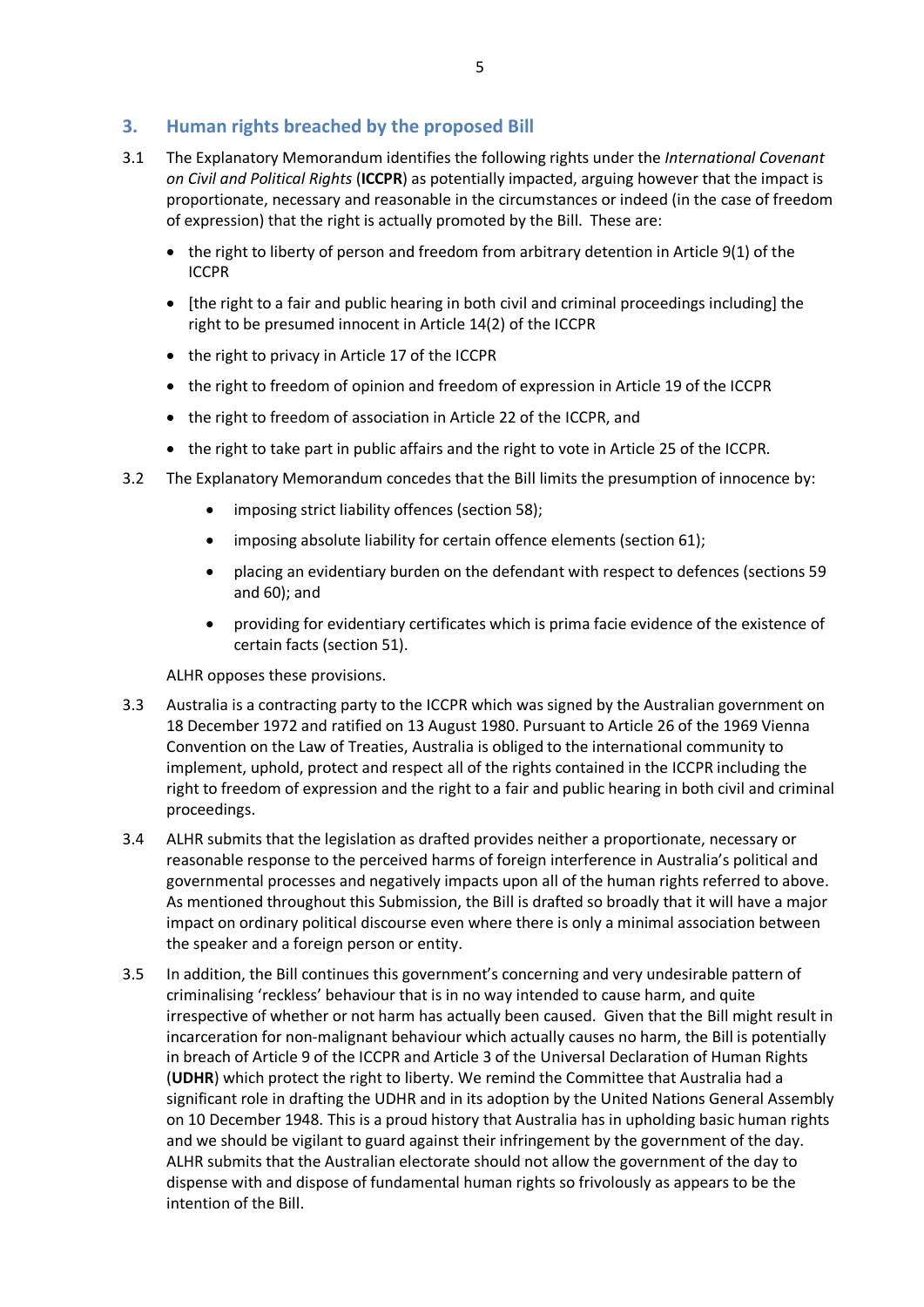3.6 The Bill clearly and severely impacts also on the fundamental rights of individuals to take part in the conduct of public affairs as provided for by Article 25 of the ICCPR. We fear that the Bill as presently drafted is so excessive in its scope and in the penalties imposed as to have a severely chilling effect upon free speech, and particularly constitutionally-protected free political speech. It diminishes our democracy.

## **4. Terms which are given excessively broad meanings**

## *Foreign principal*

- 4.1 This is defined (in section 10) as not only covering foreign governments, public enterprises, political organisations and businesses, but also any "individual who is neither an Australian citizen nor a permanent Australian resident".
- 4.2 Over 28 per cent of Australia's current population was born overseas.<sup>4</sup> Nearly half (49 per cent) of Australians are either born overseas (first generation Australian) or have one or both parents born overseas (second generation Australian).<sup>5</sup> It is clear that over 49 percent of Australians will have family and friends who live overseas and who are likely to fall within the definition of 'foreign principal.'
- 4.3 It is likely that most of the remaining 51 percent of Australian who (like their parents) were born in Australia will also have friends, and possibly relatives, who live overseas and who fall within the definition of 'foreign principal.'
- 4.4 On the face of it, one would not think that these relationships would be caught by the Bill. However there are many circumstances in which activities carried out with the knowledge of foreign friends or family could be caught by the Bill, because of the excessive width of the definition of 'on behalf of.'
- 4.5 The fact that exemptions are provided in sections 22 and 23 for recent Cabinet Ministers, recent Ministers, members of Parliament or holders of senior Commonwealth positions from dealings with foreign principals who are individuals (paragraph (b) of each Section) makes it clear that the drafters have decided that it would be excessive to capture relationships between those persons and foreign individuals. That principle is even more applicable to ordinary Australians.

### *Foreign business*

- 4.6 This term is defined as meaning a person (other than an individual) that:
	- *(a) either:*

 

- *(i) is constituted or organised under a law of a foreign country or of part of a foreign country; or*
- *(ii) has its principal place of business in a foreign country; and*
- *(b) is not a foreign government, foreign public enterprise or foreign political organisation.*
- 4.7 The definition would appear to be intended to catch every foreign entity not otherwise specified in the Bill, even those entities which are not carrying on a business, or not carrying on a business for profit, including trusts, charities, schools, universities, think tanks and the like, and would appear to apply whether or not such entities are acting in conjunction with any Australian subsidiary.

<sup>4</sup> Australian Bureau of Statistics Media Release 30 March 2017 at http://www.abs.gov.au/ausstats/abs@.nsf/Latestproducts/3412.0Media%20Release12015-16, accessed 18 January 2018

<sup>5</sup> Australian Bureau of Statistics Media Release 27 June 2017 at http://www.abs.gov.au/ausstats/abs@.nsf/lookup/Media%20Release3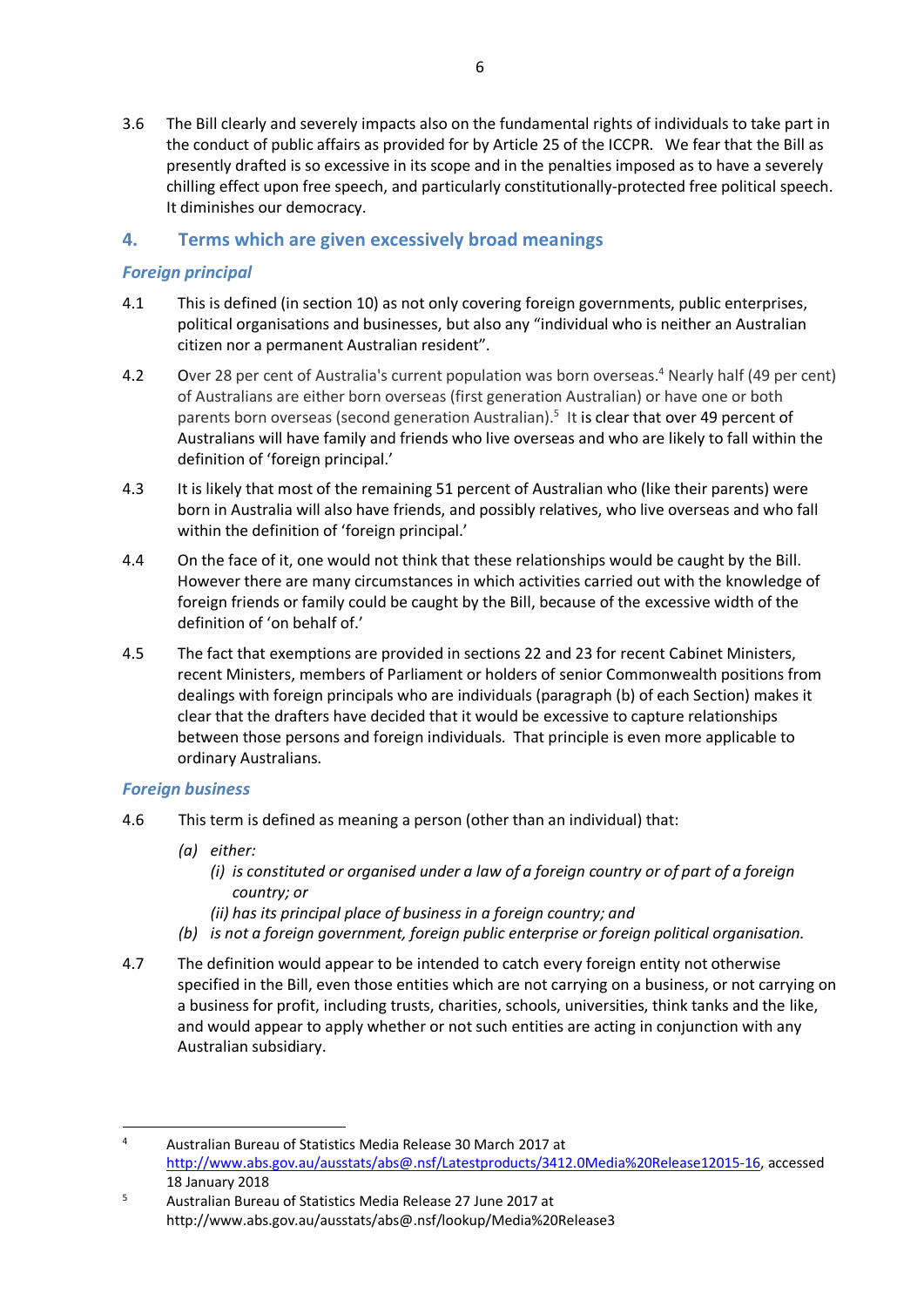## *On behalf of*

- 4.8 The object of the Bill is stated to be "to provide for a scheme for the registration of persons who undertake certain activities on behalf of foreign governments, foreign businesses and other foreign principals, in order to improve the transparency of their activities on behalf of those foreign principals." The term 'on behalf of' would normally be understood to mean that one entity acts as agent for the other.
- 4.9 However section 11(1) states that a person undertakes an activity on behalf of a foreign 'principal' (retaining the principal/agency concept) not only in the normal agency situations but also if the first person undertakes an activity 'in collaboration' with the foreign principal.
- 4.10 'Collaboration' is not defined either in the Bill or in the *Acts Interpretation Act 1901*. The Cambridge English Dictionary definition is: "the situation of two or more people working together to create or achieve the same thing".
- 4.11 That is, 'on behalf of,' which normally has the concept of a directing principal and a directed agent, is in this Bill being used to include the situation of two autonomous principals who choose to work together, where the Australian principal is not necessarily being directed in any way by the foreign principal.
- 4.12 Section 11(3) expands the meaning of 'on behalf of' even further. It includes the situation where both the Australian principal and the foreign principal 'knew or expected that the [Australian principal] would **or might** undertake the activity' (in circumstances set out in sections 20 to 23 – as to which see pars 5.3 and following).
- 4.13 So if (1) any Australian principal has anything to do with any non-Australian foreign person or entity, and (2) the non-Australian foreign person or entity 'knew or expected' that the Australian principal 'would' or even 'might' undertake the particular registerable activity, then the Australian principal is regarded as acting 'on behalf of' the non-Australian foreign person or entity. The consequences are that the Australian principal must register this relationship, and must carry out further reporting obligations. Interestingly, the transitional provisions in Schedule 5 of the *National Security Legislation Amendment (Espionage and Foreign Interference) Bill 2017* relating to the Bill refer to the necessity of registering an existing 'registerable arrangement' between a person and a foreign person, despite the Bill catching relationships which are fare looser and more nebulous than an 'arrangement.'
- 4.14 The Bill raises a question about the *mens rea* of the relevant parties. One of the preconditions for there to be a registerable activity is that "both" the relevant Australian and foreign parties must know/expect that the Australian party 'would or might' undertake the registerable activity. It is not clear how the Australian principal can always be aware of the foreign principal's state of mind or expectations, particularly when the knowledge or expectations of the foreign principal relates to something indefinite – that is, to something that the Australian principal might or might not do.

#### *Purpose*

4.15 Section 14 provides that:

*The purpose of an activity may be determined by having regard to any one or more of the following:*

- *(a) the intention or belief of the person undertaking the activity;*
- *(b) the intention of any foreign principal on whose behalf the activity is undertaken;*
- *(c) all of the circumstances in which the activity is undertaken.*
	- *Note: The purpose of an activity is relevant for the purposes of certain registrable activities (see sections 12 and 21) and for the purposes of the exemptions in Division 4 of Part 2.*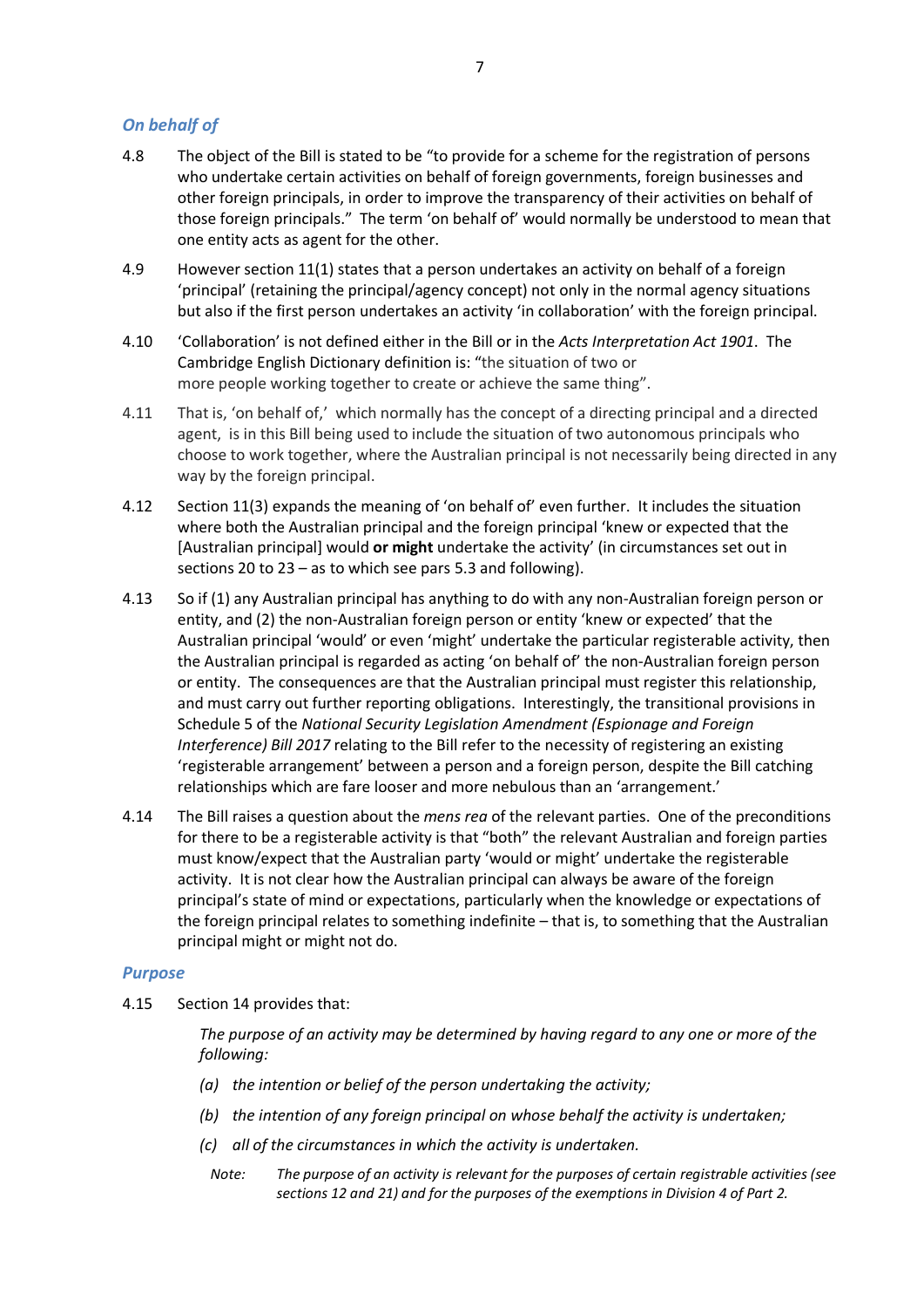### *for the purpose of political or governmental influence*

- 4.16 Section 12(1) defines this phrase in a way that at first sight appears to be quite narrow in that it focuses on parties (bearing in mind that section 14 contemplates either or both of the parties having a particular purpose) seeking to influence the form rather than the substance of political issues – to influence 'processes' and 'proceedings' rather than outcomes. Neither 'process' nor 'proceeding' is defined in the Bill nor in *the Acts Interpretation Act 1901*.
- 4.17 However section 12(1) then states that 'for the purpose of political or governmental influence' includes where 'any' purpose of the registerable activity is to directly or indirectly influence any aspect of the processes and proceedings described, 'including the outcome'.
- 4.18 "Process" and "proceeding" thus are described so as to include the outcomes of the particular process or proceeding.
- 4.19 Subsection 12 (2) adds that "an activity is taken to be for the purpose of political or governmental influence" if "a purpose of the activity is to influence an aspect of a process or proceedings mentioned in that subsection by influencing the public, or a section of the public, in relation to the process or proceedings."
- 4.20 That is, any activity which may influence some or all of 'the public' (whether or not it is a public or private activity) may be caught by the Bill. The term 'section of the public' has a long history in financial services law (see Corporations Act s 82) but the relevant case law would not appear to be relevant to the concept of a 'section of the public' in the context of establishing foreign influence.
- 4.21 Subsections (3), (4), (5) and (6) give further examples of what is caught in relation to a 'process':
	- (a) Subsection (3) gives examples of "federal government decisions" in the context of "a process in relation to a federal government decision" (Section 12 (1)(b)) and subsection (4) clarifies that this applies whether or not a decision is final; and
	- (b) In relation to processes of a registered political party, subsection (5) includes that party's "policy on any matter of public concern" as well as internal matters relating to a party's constitution, procedures, candidate selection and conduct of campaigns, while subsection (6) repeats similar examples (the person's platform, the person's policy on any matter of public concern) in relation to independent MPs and candidates not aligned with a registered party.
- 4.22 It is therefore clear that 'for the purpose of political or governmental influence' covers activities intended to influence government or party policy.

#### **5. Part 2, Division 4 exemptions**

- 5.1 The exemptions included in Division 4 of Part 2 are as follows:
	- *24 humanitarian aid or assistance*
	- *25 legal advice or representation*
	- *26 diplomatic, consular or similar activities*
	- *27 religion*
	- *28 news media*
	- *29 commercial or business pursuits*
	- *30 prescribed circumstances*
- 5.2 ALHR is concerned with the scope of several of the exemptions.
- 5.3 The exemption concerning humanitarian aid or assistance in section 24 shares the defects of a similar exemption in the in the *Criminal Code Act 1995* (which was amended by virtue of the *Counter-Terrorism Legislation Amendment (Foreign Fighters) Act 2014*)*.* The effect of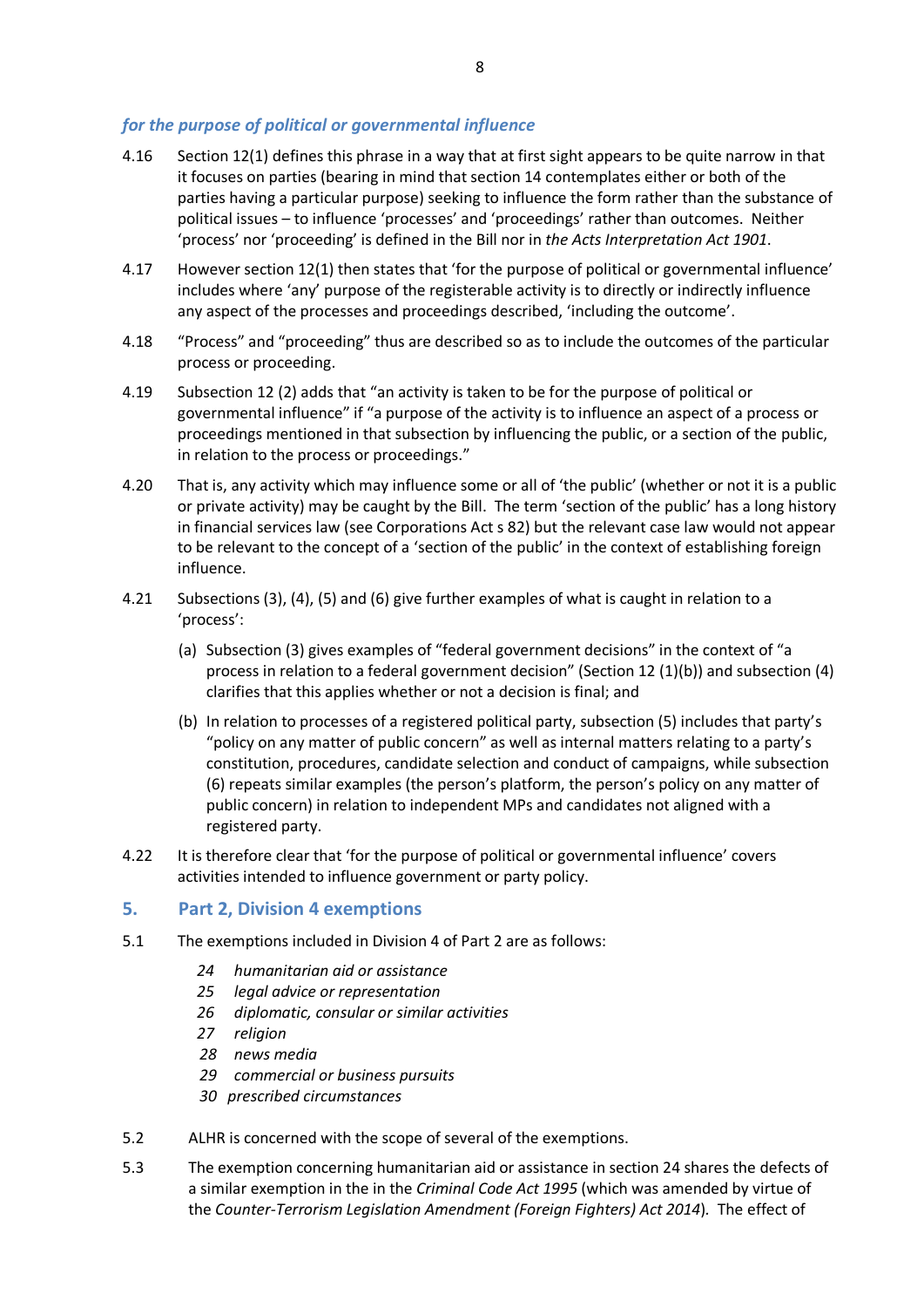that amendment was to make it much harder to claim a humanitarian aid exception, as the exception was to apply only where it was the *sole reason* for the conduct in question, even though there could be many additional reasons why the particular conduct was carried out that were not related to offensive activities. There are similar difficulties with the wording here. Given that any conduct can convey multiple messages to different audiences, it is likely to be virtually impossible for anyone to prove that their conduct had a *sole purpose* or a *sole message*.

- 5.4 Similarly, the limitation in section 25 of legal advice "solely" to matters relating to legal advice or representation in relation to judicial, criminal or civil "law enforcement inquiries, investigations or proceedings" appears unnecessarily narrow.
- 5.5 It is unclear why section 27 privileges religious lobbying on behalf of theocracies. This does not seem to be a desirable exception.
- 5.6 The exemption in section 28 for news media for activities "solely, or solely for the purposes of, reporting news, presenting current affairs or expressing editorial content in news media" clearly does not cover opinion pieces. Given that opinion pieces are a major part of most mainstream news (on which, indeed, the Huffington Post is based) it is not appropriate to exclude opinion pieces. The consequences for journalists writing for overseas publications would be excessive.
- 5.7 The exemption in section 29 in relation to commercial or business pursuits is far too wide. So long as the Australian party acts as an employee of, or "under the name" of, a foreign "business", in relation to "a commercial or business pursuit", they are completely exempt from the legislation. However, inconsistently, no such exemption is given to non – commercial NGOs, whether they might be charities, think tanks, arts or sporting associations, even though generally such bodies will:
	- $\circ$  have lesser resources for lobbying and communication than will commercial businesses; and
	- $\circ$  crucially: be lobbying or communicating not on their own behalf or for their own benefit (unlike the businesses), but to share their expertise in a way that improves Australian society and to advocate for the needy and dispossessed.
- 5.8 We submit that at the very least the requirement that the activity is in relation to a commercial or business pursuit be removed, thus allowing Australian activity on behalf of foreign non-commercial interests, again so long as the Australian party acts as an employee or "under the name of" the entity.
- 5.9 Without such amendments it would appear that Australian subsidiaries of non-business foreign organisations would not be exempt under Division 4 of Part 2 – potentially catching such organisations as the Red Cross.
- 5.10 When one contrasts the proposed exemptions with the width of the 'free speech' exemptions in section 18D of the *Racial Discrimination Act 1975* (Cth) it is clear that the exemptions are not proportionate to the penalties that the Bill imposes. We recommend that the exemptions be substantially enhanced along the lines of those in section 18D. For example, an additional Section could be included to read along similar lines as follows:

*This Act does not apply to anything said or done in Australia reasonably and in good faith (whether or not carried out for profit, and whether or not resulting in any benefit or loss to any person):*

*(a) in the performance, exhibition or distribution of an artistic and/or political work, including any comedic or satirical work; or*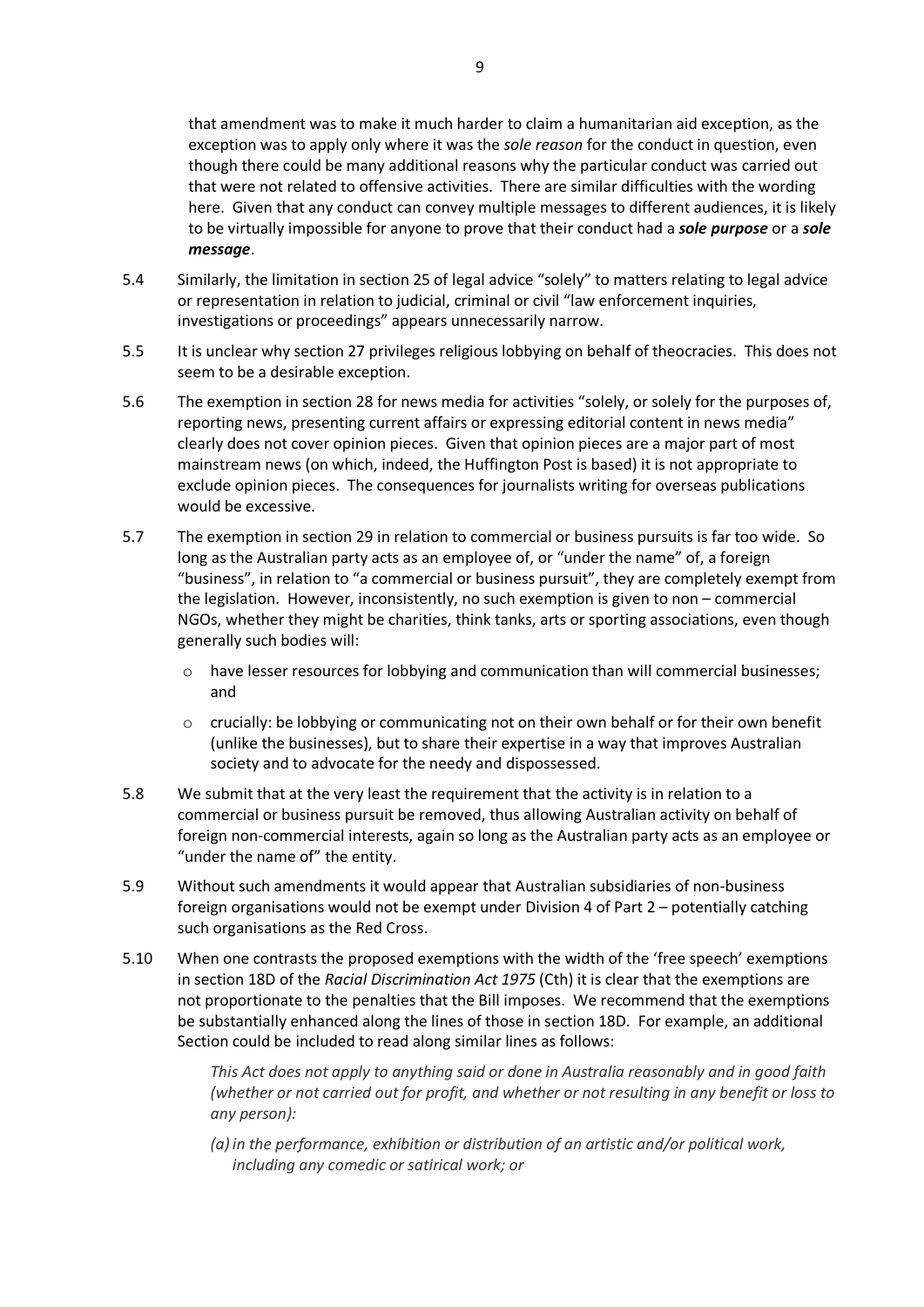- *(b) in the course of any statement, publication, discussion or debate made or held for any genuine political or artistic purpose or any other genuine purpose in the public interest; or*
- *(c) in making or publishing a fair and accurate report of, or statement of opinion upon, any of the above matters.*

### **6. Registerable activities**

#### *Recent MPs and recent holders of senior Commonwealth positions*

- 6.1 Cabinet Ministers and MPs who held those positions within the last 3 years, and senior Commonwealth staff who held those positions within the last 18 months, must register their dealings "on behalf of" foreign principals (sections 22 and 23) unless the principal is an individual or the person is exempt under Division 4 of Part 2.
- 6.2 We believe these provisions are reasonable, so long as it is clear that the exemptions in 22(b) and 23(b) do not apply if the foreign individual is in turn acting on behalf of a foreign business, public enterprise, political organisation or government. We suggest an additional provision, perhaps as a section 14A, be included to clarify this point. We also suggest that the normal plain English meaning of 'on behalf of' should be used, rather than the expanded meaning otherwise given in the Bill.

#### *Other persons carrying out activities in Australia*

- 6.3 Where a person in Australia carries out an activity 'on behalf of' a foreign principal (bearing in mind the excessive width of that term as defined in the Bill) both:
	- (a) in Australia, and
	- (b) for the/a purpose of 'political or governmental influence,'

then the activity is subject to the Bill where the following circumstances apply (section 21). See also the Table in the Appendix to this submission.

| Activities in Australia for the "purpose" of "political or governmental influence" |                               |                                                                                                                                                            |  |  |  |  |  |
|------------------------------------------------------------------------------------|-------------------------------|------------------------------------------------------------------------------------------------------------------------------------------------------------|--|--|--|--|--|
| <b>Item</b>                                                                        | <b>Activity</b>               | Foreign principal                                                                                                                                          |  |  |  |  |  |
| 1                                                                                  | Parliamentary lobbying        | Any kind of foreign principal except a foreign<br>government (which is covered under section<br>20)                                                        |  |  |  |  |  |
| $\mathfrak{p}$                                                                     | General political<br>lobbying | any kind of foreign principal                                                                                                                              |  |  |  |  |  |
| 3                                                                                  | Communications<br>activity    | any kind of foreign principal                                                                                                                              |  |  |  |  |  |
| 4                                                                                  | Donor activity                | Any kind of foreign principal except a foreign<br>business or an individual who is neither an<br>Australian citizen nor a permanent Australian<br>resident |  |  |  |  |  |

6.4 To understand the full reach of the relevant sections we need to examine the various terms used.

#### *Lobbying*

6.5 In section 10, *lobby* is defined as 'including' to: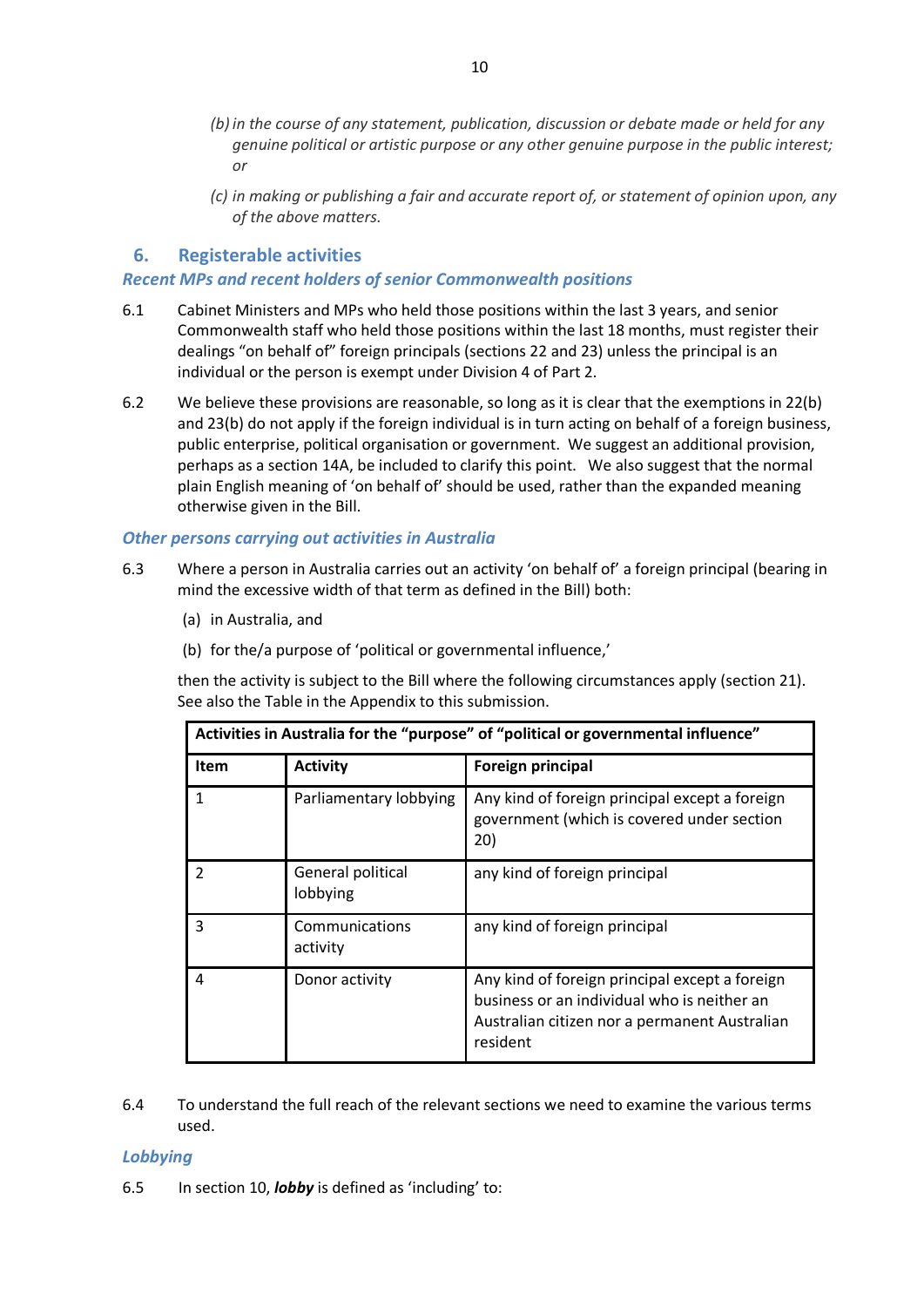- *(a) communicate, in any way, with a person or a group of persons for the purpose of influencing any process, decision or outcome; and*
- *(b) represent the interests of a person, in any process.*
- 6.6 The definition of 'lobbying' is inconsistent with the concepts established by the very broad definition of 'on behalf of.' The definition of 'lobbying' follows the more traditional concept that a lobbyist both communicates with persons for the purpose of influencing their views (and hence their decisions) and in doing so acts as the agent or representative of another person. Both elements must be present.
- 6.7 It is highly likely that many persons caught by the Bill on the basis that they are purportedly acting 'on behalf of' a foreign person or entity would not be caught by the concept articulated in the definition of 'lobby,' because they would not be acting so as to represent the interests of the foreign person or entity.
- 6.8 However the definition of 'lobby' is stated to be inclusive, rather than exclusive, and so there is the possibility of a court holding that the definition of 'lobby' still catches an Australian person or entity who is deemed - by virtue of the definition in section 10 of 'on behalf of' - to be acting on behalf of the foreign person or entity, even though the Australian person or entity is not actually representing the interests of the foreign party.
- 6.9 The definition of 'lobby' confirms that not only the activities of influencing processes or proceedings are caught by the Bill. It is confirmed that influencing the outcome of a process or proceeding or influencing a decision can also be a registerable activity under the Bill (if the other necessary elements are present).

#### *Specific activities*

- 6.10 It would appear that the specific activities which may be registerable are described in the Bill in order of generality.
- 6.11 The narrowest activity is '**parliamentary lobbying'**. This is defined in section 10 as meaning

*lobbying any one or more of the following persons:*

- *(a) a member of the Parliament (meaning the Federal Parliament);*
- *(b) a person employed under section 13 or 20 of the Members of Parliament (Staff) Act 1984.*
- 6.12 Such a definition would appear to catch an Australian individual's private lobbying of their local member of Parliament, provided that some foreign friend or relative knows that the Australian person is likely to contact their MHR or Senator. There is no exception for private communications.
- 6.13 The next activity is '*general political lobbying'.* This is defined in section 10 as as meaning:

*lobbying any one or more of the following:*

*(a) a Commonwealth public official;*

*(b) a Department, agency or authority of the Commonwealth;*

*(c) a registered political party;*

*(d) a candidate in a federal election;*

*other than lobbying that is Parliamentary lobbying.*

6.14 The next activity is **"communications activity"** which is defined in section 13(1) as communicating or distributing "information or material" including (as per section 13(2)) "information or materials in any form, including oral, visual, graphic, written, electronic, digital and pictorial forms." Again, private communications would appear to be caught by this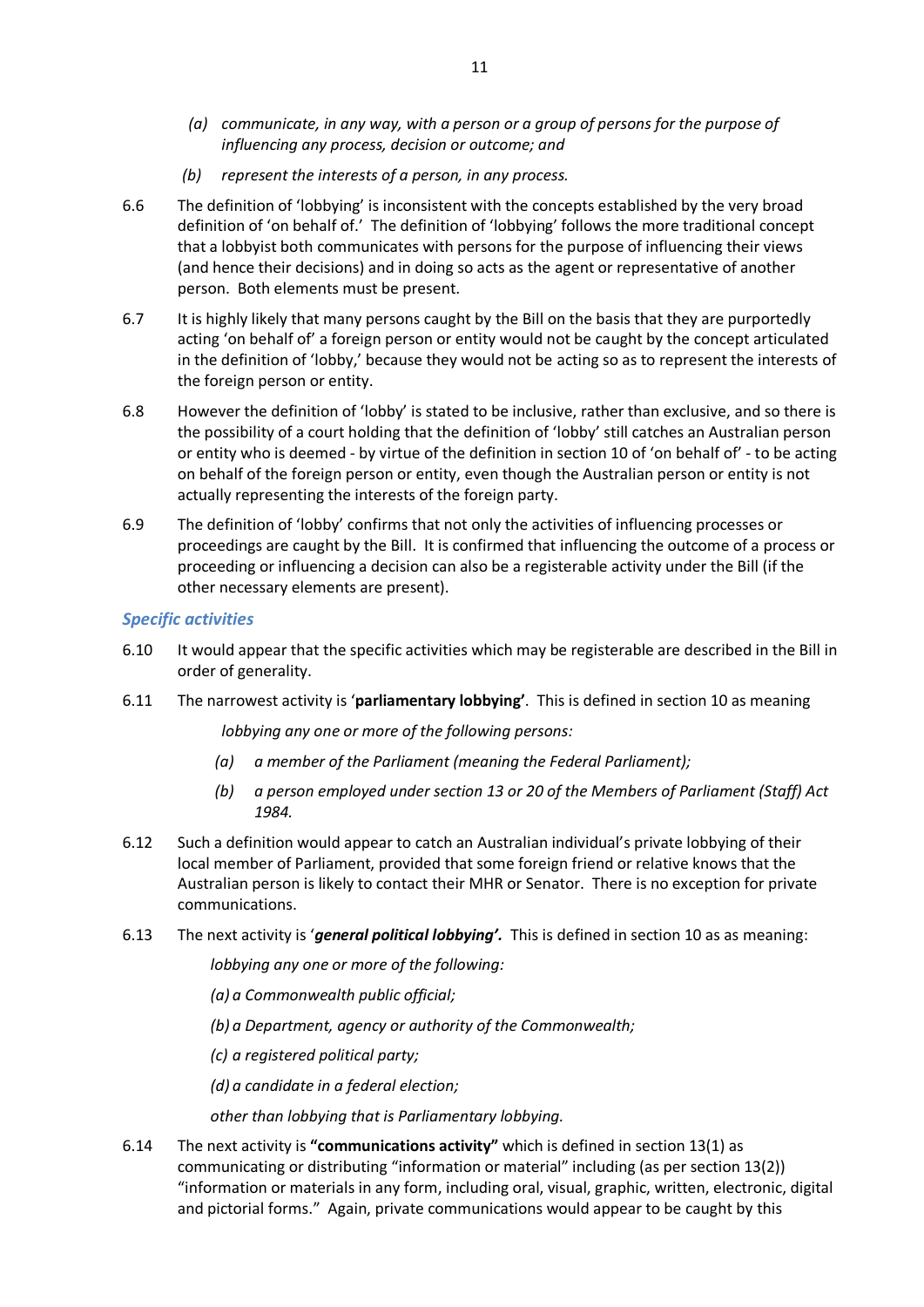definition just as fully as public communications. Exceptions are included in section 13 for the "publisher of a periodical" who publishes the information or materials, as well as for the broadcaster of the relevant communication, but in neither case is an exception provided for the journalist involved. **Nor is there any exemption for attending public demonstrations, signing public petitions, writing letters to a newspaper or online or other normal methods of political discourse aimed at changing government policy.**

- 6.15 The final type of activity which may be registerable is donor activity. That is defined as follows:
	- *a person undertakes donor activity if:*
	- *(a) the person disburses money or things of value; and*
	- *(b) neither the person nor a recipient of the disbursement is required to disclose it under Division 4, 5 or 5A of Part XX of the Commonwealth Electoral Act 1918.*
- 6.16 It should be noted that there is no limit on donations by a foreign individual or foreign "business" (not restricted in this case to commercial businesses). **This provides a wide-open backdoor for foreign influence and is totally inconsistent with the purported 'transparency' regime contemplated by the Bill.**
- 6.17 To summarise: the extreme width of the meaning given to the phrase 'for the purpose of political or governmental influence' would mean that if a person in Australia were to text, email or phone a family member or friend who is not a permanent Australian resident nor an Australian citizen and say: "I'm going in the demonstration at Parliament House tomorrow to support Marriage Equality" then potentially that person would be regarded as acting on behalf of that other ('foreign') party and their activity is registerable as such (and subject to criminal penalties).

## **7. Criminal penalties**

- 7.1 The offences in sections 56 onwards are criminal offences with severe penalties both in terms of imprisonment for up to 7 years and value of fines (Civil penalties for the most minor infringement are set at 60 penalty units which is currently \$12,600). The offences under section 57 relate to a person undertaking an activity on behalf of the foreign principal after the end of a registration period or when they have knowingly failed to register/renew their registration. The following offences relate to a person failing to fulfil responsibilities under the scheme (sections 58 and 61), or to provide information sought by the Regulator (sections 59 and 60). However all of these offences would apply:
	- (a) irrespective of whether or not harm has actually been caused by the activity and with no 'de minimus' defence; and
	- (b) even when no intention to cause harm exists.
- 7.2 Generally, offences under the criminal law should only be imposed where an activity both causes, or is likely to cause, harm to an essential public interest, and where there is relevant *mens rea*. Otherwise, the activity should be dealt with by administrative or civil penalties, which should be proportionate to the likely harm of the activity. Given the extremely broad reach of the Bill and the lack of exemptions for activities involving normal political discourse, the current approach is of great concern to ALHR.
- 7.3 It is not clear how the penalties apply to individuals who represent legal entities. Are all directors of a corporation subject to criminal offences under sections 56 and 57? Or the whole board of management of an incorporated association? Section 65 appears to leaves this question to be solved by the Rules, saying: "The scheme applies to a person that is not a legal person, other than a partnership, as if the person were a legal person, but with the changes prescribed by the rules for that kind of person." It is submitted that this issue needs clarification in the Act, not the Rules.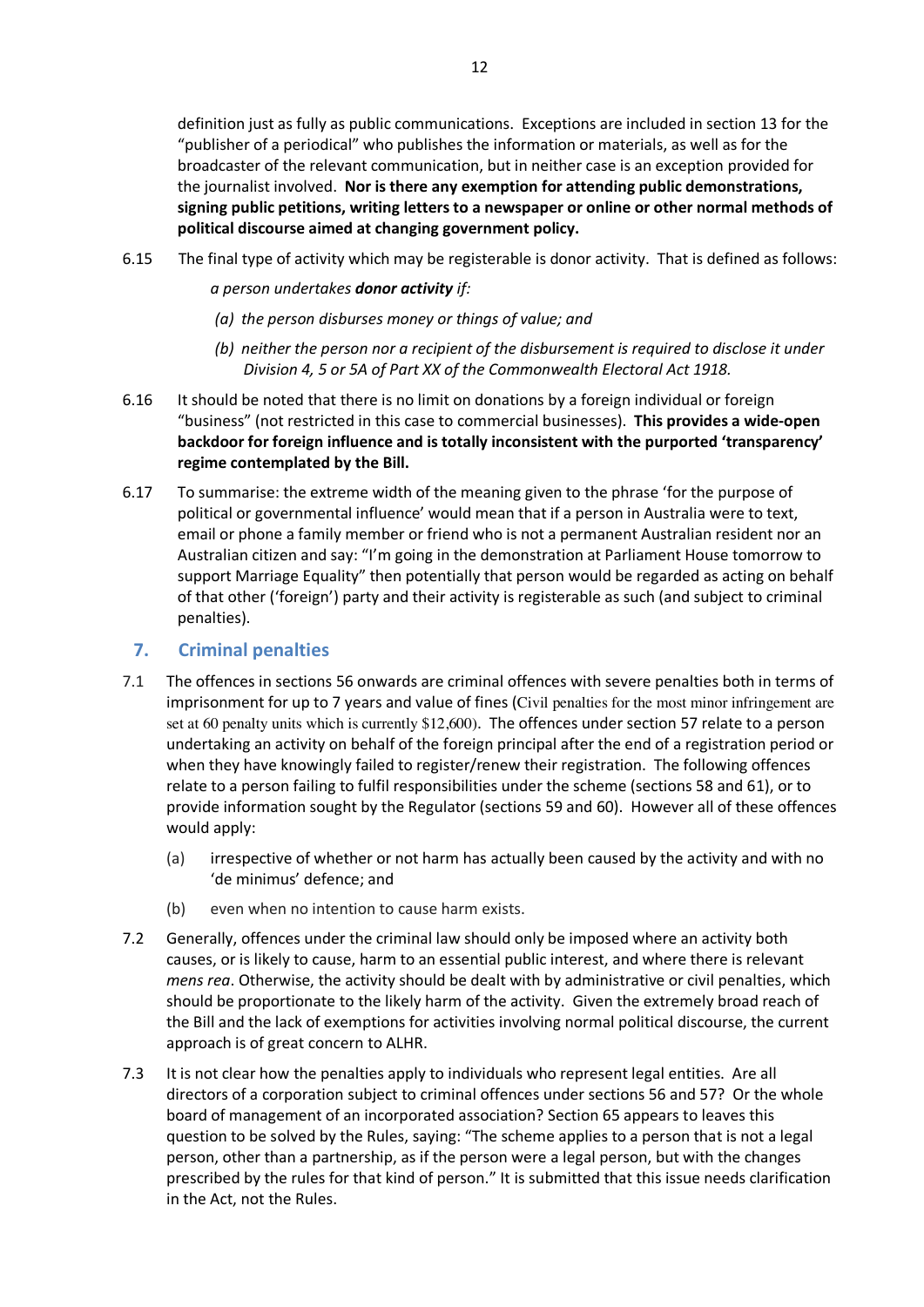#### **8. Fees**

8.1 Section 63 imposes a variety of charges upon persons required to register under the scheme and leaves the possibility open for further fees to be charged under the rules. The imposition of such costs will have a chilling effect upon free political speech.

### **9. Lack of Transparency**

9. 1 As mentioned, the broad exemptions for business and commercial interests make nonsense of the general aim of transparency. Other entities, conversely, are required to provide an unending stream of notifications to the Regulator. However it is unclear to what extent anything more than the fact of a person's registration (section 43(2)) will be made public. Unless all notifications made under the scheme are publicly accessible in full, the transparency this Bill promises will be transparency to the Regulator only and not to the general public.

### **Conclusion**

Political comment aimed at making a better nation is a fundamental underpinning of any democracy. Public participation in our political system is a fundamental and indispensable part of Australian democracy. The discourse of NGOs and charities and the media's ability to report and comment on the same are a potent expression of the free spirit of Australia and our democracy. They should not be traded away so carelessly by overreaching legislation such as the proposed Bill.

Any legislation which impinges upon human rights must be narrowly framed, proportionate to the relevant harm, and provide an appropriate contextual response which minimises the overall impact upon all human rights. The drafting of the Bill far exceeds its stated aims and has the potential to criminalise normal political behaviour and to chill the exercise of free speech including political comment.

ALHR is concerned that the Package will severely impact on the ability of non-government associations, from major charities to small volunteer groups, to participate in political discourse, while leaving major businesses relatively untouched. This outcome ensures that the voices of the 'haves' dominate our democracy, while those who attempt to speak on behalf of the 'have nots' will be so limited and restricted that their voices will not be heard. Growing inequality in the world is indeed "a direct consequence of the voice of working people being crushed" as a former Australian Treasurer has said, and this Package would have that very effect.

ALHR submits to the Committee that given the potential for the Bill's excessive reach to seriously infringe on fundamental democratic freedoms, all of the questions and ambiguities raised must be clarified before the Bill is put to a vote in the parliament, especially in the circumstances that Australia has no bill of rights or federal charter of rights and so Australians do not have an express legally protected right to freedom of speech and/or expression, which makes the contents of the proposed Bill all the more troubling.

ALHR is happy to provide any further information or clarification in relation to the above if the Committee so requires.

If you would like to discuss any aspect of this submission, please email me at: president@alhr.org.au

Yours faithfully

Benedict Coyne

**President Australian Lawyers for Human Rights**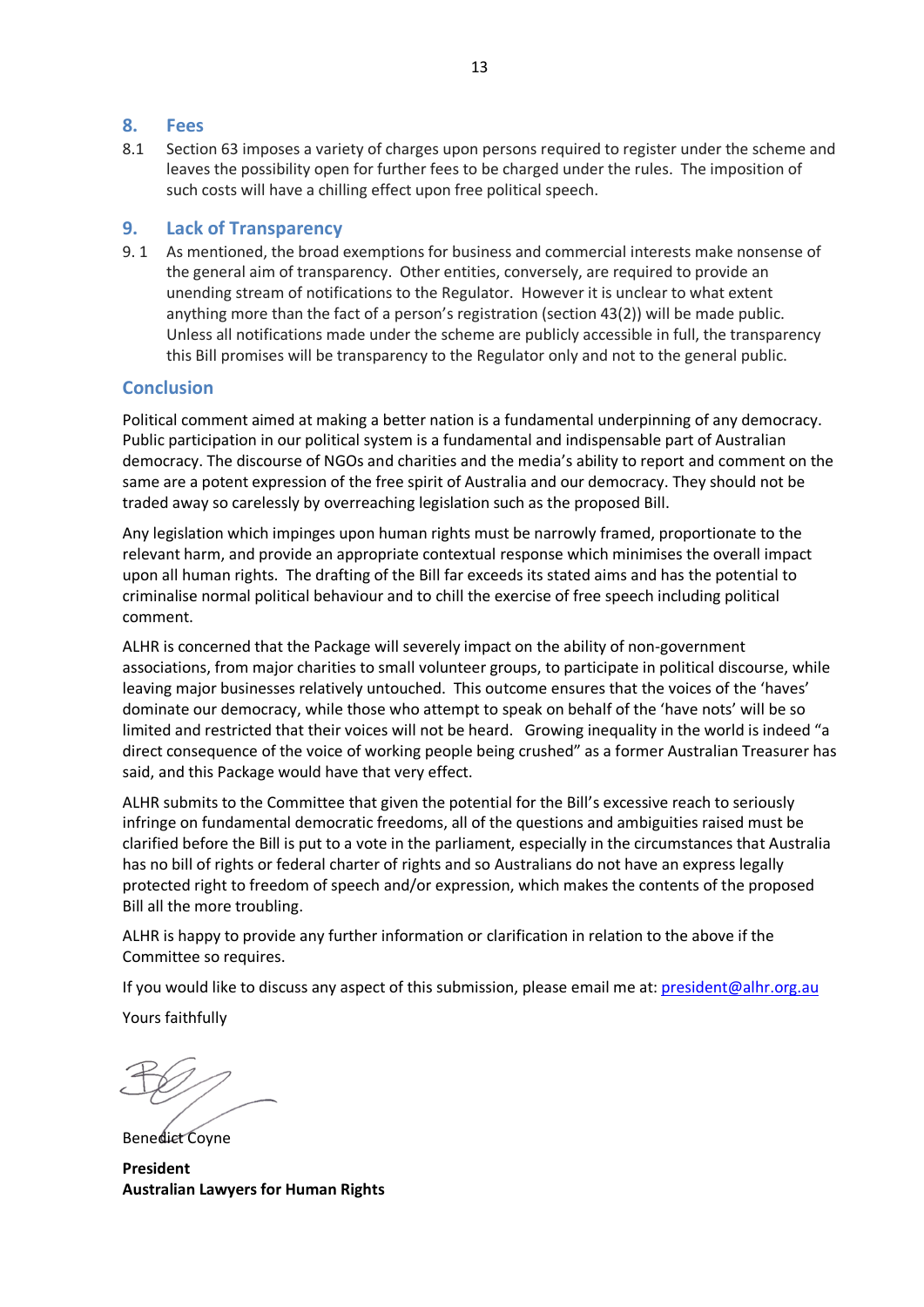#### **ALHR**

ALHR was established in 1993 and is a national association of Australian solicitors, barristers, academics, judicial officers and law students who practise and promote international human rights law in Australia. ALHR has active and engaged National, State and Territory committees and specialist thematic committees. Through advocacy, media engagement, education, networking, research and training, ALHR promotes, practices and protects universally accepted standards of human rights throughout Australia and overseas.